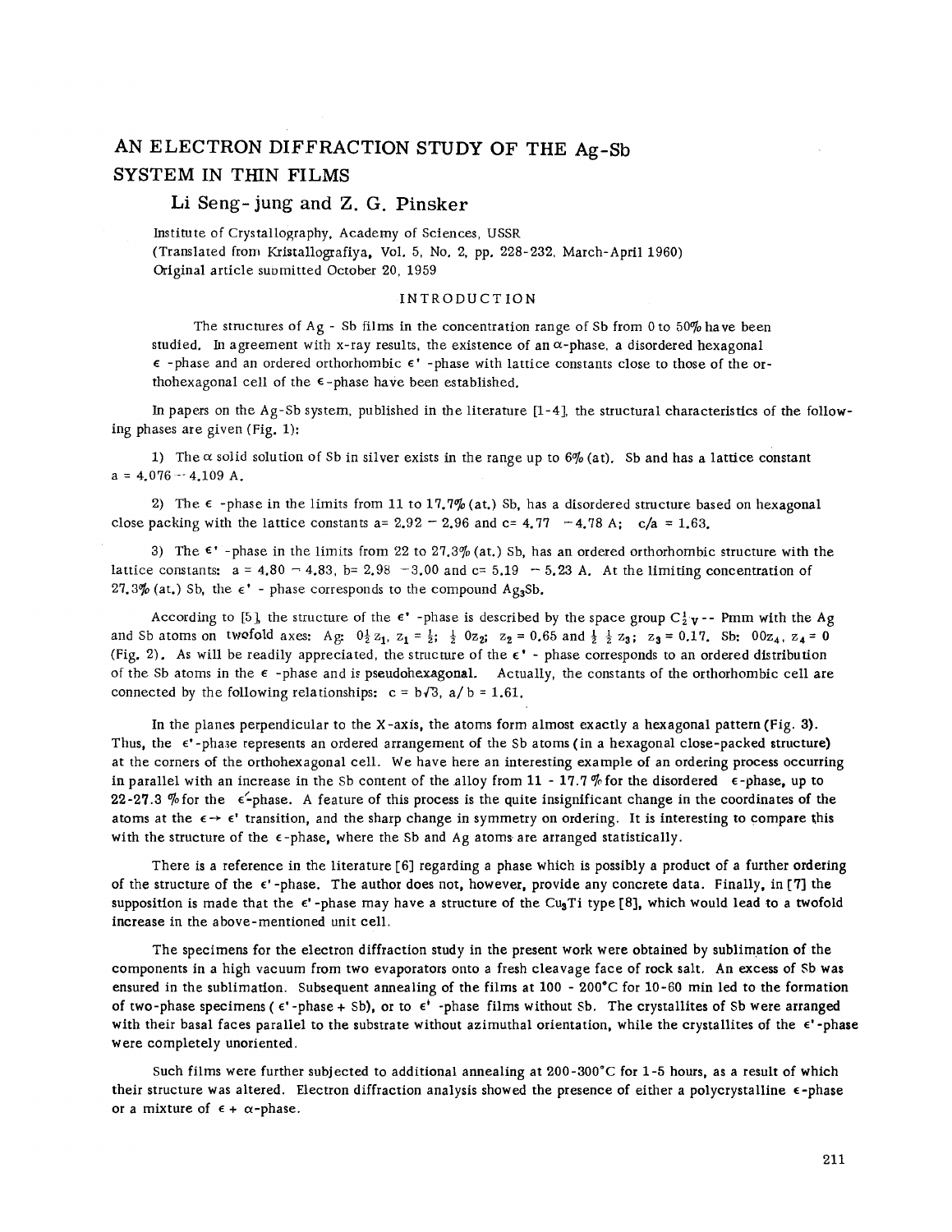

Fig. 1. Phase diagram of the Ag-Sb system

Evidently, the above-mentioned additional annealing was accompanied by partial decomposition of the E' -phase and evaporation of Sb, and corresponded to a displacement on the phase diagram towards a reduction in the Sb concentration. In none of these experiments were we able to observe the formation of the Ag<sub>3</sub>Sb phase,



Fig. 2. Structure of the  $\epsilon$ '-phase



Fig. 3. Projection of the structure of the  $\epsilon'$ -phase on the (yz) plane. The arrows indicate the directions of displacement of the Ag atoms in the ordering process.

not shown on the phase diagram, but existing in nature (9]. Thus, the results of our investigation are entirely in quantitative agreement with the generally accepted phase diagram of the Ag - Sb system.

The electron diffraction patterns of the  $\epsilon'$ - and  $\epsilon$ -phases are distinguished by a characteristic splitting of a number of lines in agreement with the pseudohexagonal nature of the structure of the  $\epsilon'$ -phase. To permit reliable identification of the phases studied, steps are taken to obtain sufficiently sharp electron diffraction photographs of the  $\epsilon$ -phase and to utilize the resolving power of the apparatus to the fullest extent.

Films of the  $\epsilon'$ -phase were prepared by successive sublimation of the components (first Sb and then Ag) on a crystal heated to 150°C, followed by annealing at 200°C for 60 min. Portions of two electron diffraction patterns of the  $\epsilon$ - and  $\epsilon$ '-phases are shown in Fig. 4.

On the  $e$ -phase photographs (Fig. 4,c) it was naturally not possible to separate fully all the reflections, but the resolution of O.OOlA obtained was quite effective. Using a comparator, it was possible to measure 106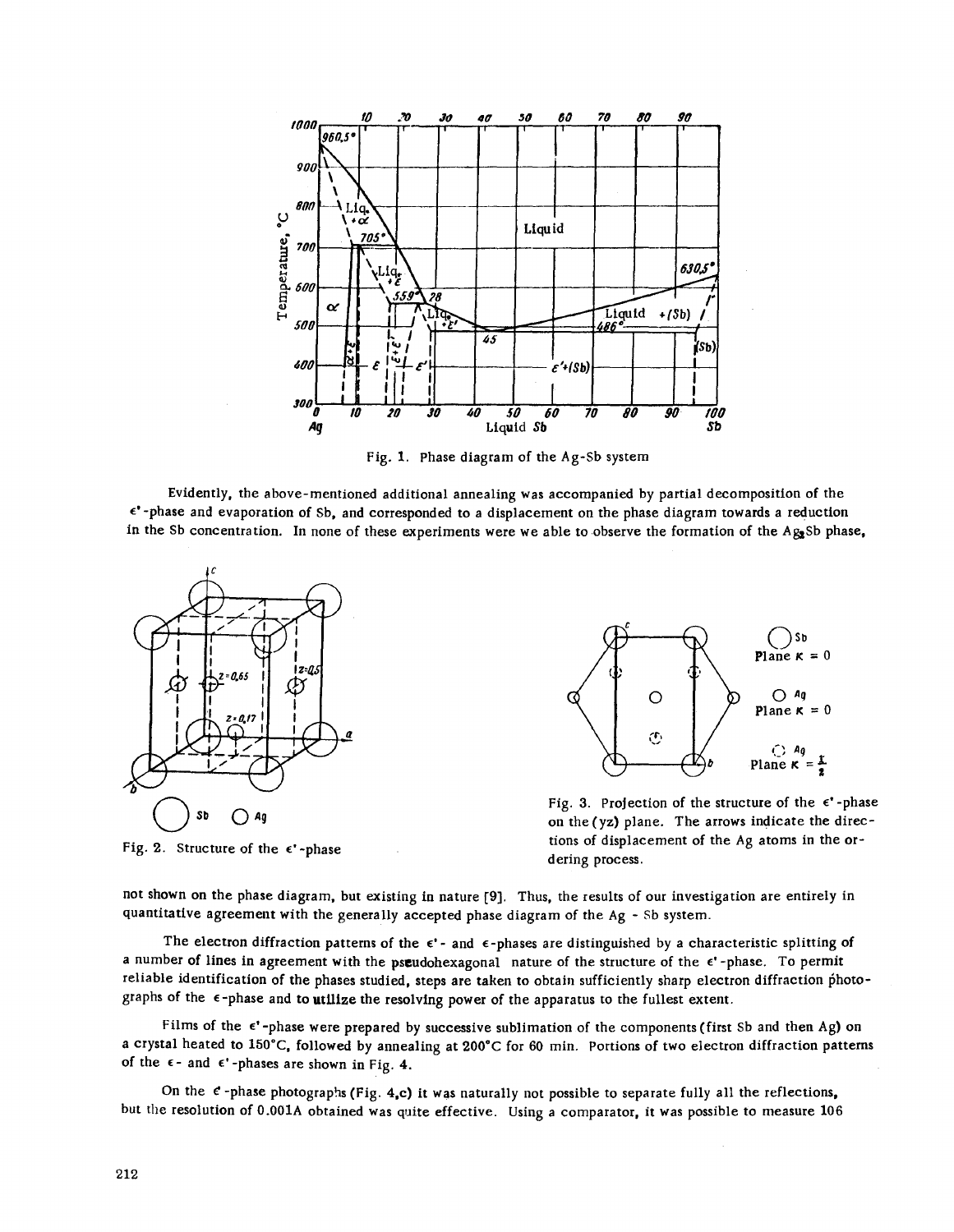



lines, corresponding to 144 reflections of the  $\epsilon'$ -phase lattice. On  $\epsilon'$ -phase electron diffraction patterns with a standard (NH<sub>4</sub>Cl), the following values were obtained for the lattice constants:  $a = 4.813 \pm 0.005$ ,  $b = 2.979 \pm 1.005$ 0.003 and  $c = 5.215 \pm 0.005$  A, corresponding approximately to the mean point of the concentration range of this phase.

In other experiments, variations in the values of the lattice constants were observed within the following limits:  $a = 4.812 - 4.820$ ,  $b = 2.979 - 2.984$  and  $c = 5.204 - 5.217$  A. A slight decrease in b compared with the mean value of x-ray determinations is noteworthy.

At the limit of resolution of the MF-4 microphotometer, we were able to measure photometrically 81 lines out of 106. The experimental intensity was determined from multiple-exposure photomicrographs (Fig. 4 b) and blackening curves. The intensity of the other lines was estimated visually.

In comparing the theoretical and experimental values of  $d_{hkl}$ , a correction being introduced for L  $\lambda$  [10], it was necessary to take into account the effect of the coalescence of many reflections in the observed lines.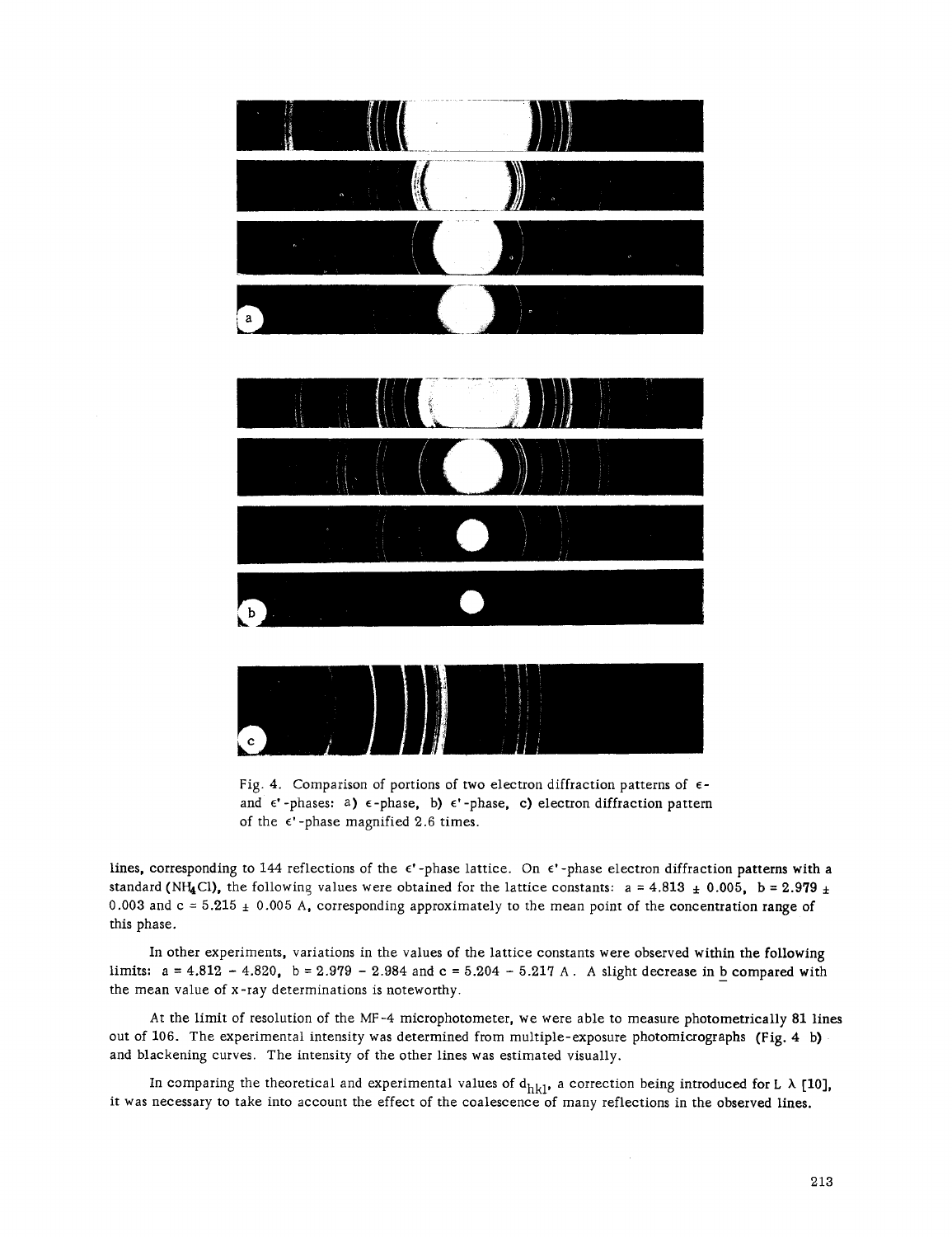A comparison was therefore made of the intensities and also the squares of the structure amplitudes calculated by the kinetic approximation

$$
\Phi_{\mathbf{e}}^2 = I_{\mathbf{e}} / \mathit{pd}^2. \tag{1}
$$

The values of I<sub>e</sub> for pairs of coalesced reflections was determined by dividing the total experimental intensity in the ratio I'<sub>r</sub>/I'. The theoretical structure amplitudes were calculated for the structural model of the  $\epsilon'$ -phase just described, without a center of symmetry (Pmm), with the above-mentioned values of the parameters. The first comparison of the series of theoretical and experimental values of  $\Phi^2$  revealed a sharper drop with increase in sin  $\delta/\lambda$  for I<sub>t</sub>, even without the introduction of a temperature factor. After the introduction of a temperature factor with a value of  $B = 1.0$ , corrections were calculated for extinction, i.e., dynamic scattering. The method described in [11] was used. A value of  $\approx 700$  A was assumed for the thickness of the crystal H<sub>m</sub>. As a result, the value of value of  $R = \frac{\sum ||\Phi_{\mathbf{e}}^2 - ||\Phi_{\mathbf{e}}^2||}{\sum |\Phi_{\mathbf{e}}^2 - \Phi_{\mathbf{e}}^2|}$ 

$$
R = \frac{\Sigma \|\Phi_{\mathbf{c}}^2\| - \|\Phi_{\mathbf{t}}^2\|}{\Sigma \|\Phi_{\mathbf{t}}^2\|} \tag{2}
$$

for all 144 reflections was found to be *32.40/0.*

It may thus be considered that, as a first approximation, the x-ray data for the structure of the  $\epsilon'$ -phase are confirmed by the electron diffraction analysis of thin films. As regards the exact values of the parameters  $z_i$  for the atoms of Ag and Sb, these will require further verification.

Flectron diffraction patterns of the type of Fig. 4 a were used for the study of the structure of the  $\epsilon$ -phase. The corresponding film was made by successive sublimation of the components (first Sb and then Ag) on a crystal heated to 150°C followed by annealing for 4 hours at 230°C. By the use of the microphotometric method described above it was possible to measure the intensities of 51 lines, comprising 65 reflections. The following values were found from photographs with a standard:  $a = 2.888 \pm 0.003$  and  $c = 4.730 \pm 0.005$  A. In other experiments, the following values were observed for the lattice constants:  $a = 2.888 - 2.947$  and  $c = 4.730 - 4.788$  A.

The calculation of the theoretical structure amplitudes was based on the model of a hexagonal close-packed structure of spherical atoms of equal radjus with the scattering power

$$
f_{\rm m} = \frac{(n-1)f_{\rm Ag} + f_{\rm Sb}}{n} \tag{3}
$$

where n = 10 (Ag - 90  $\frac{m}{4}$  Sb - 10%). In making the comparison with experiment, a temperature factor of <sup>B</sup> =1.0 was introduced into the theoretical intensity and <sup>a</sup> dynamic correction was introduced into the experimental values. The mean thickness of the crystal H<sub>m</sub> was 636 A and the value of R was 20.4%

It should be mentioned that in some electron diffraction patterns of the  $\epsilon$ -phase, a number of superfluous lines (1121, 3031, 2241 and others) were observed. The occurrence of these lines, forbidden by the space group *C6/* mmc, is easily explained on the assumption of a partial ordering of the Sb atoms, which appears as a preferred arrangement through the film in planes parallel to the base.

In electron diffraction patterns of a mixture of  $\epsilon$ -phase and  $\alpha$ -phase, a spread in the values of the lattice constant of the  $\alpha$ -phase within the limits 4.084 - 4.092 A was observed. It may be seen that the lattice period of silver in the  $\alpha$ -phase is increased from 4.071 (for pure silver) to 4.092 A. This increase corresponds approximately to the mean concentration range of existence of the  $\alpha$ -phase.

The shortest atomic distances in the structure of the  $\epsilon$ -phase and  $\epsilon'$ -phase are: in the  $\epsilon'$ -phase, Ag<sub>1</sub> - $S<sub>5</sub>$  Sb = 3.003, Sb – Sb = 2.979 and Ag<sub>2</sub> – Ag<sub>3</sub> = 2.913 A; in the  $\epsilon$ -phase, 2.98 A. Comparison of these values with the sum of the radii of the atoms of Ag and Sb (1.44 + 1.61 = 3.05 A) shows that the bonds in the  $\epsilon$ - and  $\epsilon'$ -phases are mainly covalent.

## LITERATURE CITFD

- [1] Struktur Berichte: I, 596; VI, 65; VII, 95. Structure Reports 8, 30.
- [2] M. Hansen, Structure of Binary Alloys [in Russian].1 (1941).
- [3] B. F. Drmont, Structure of Inorganic Substances [in Russian](1950).